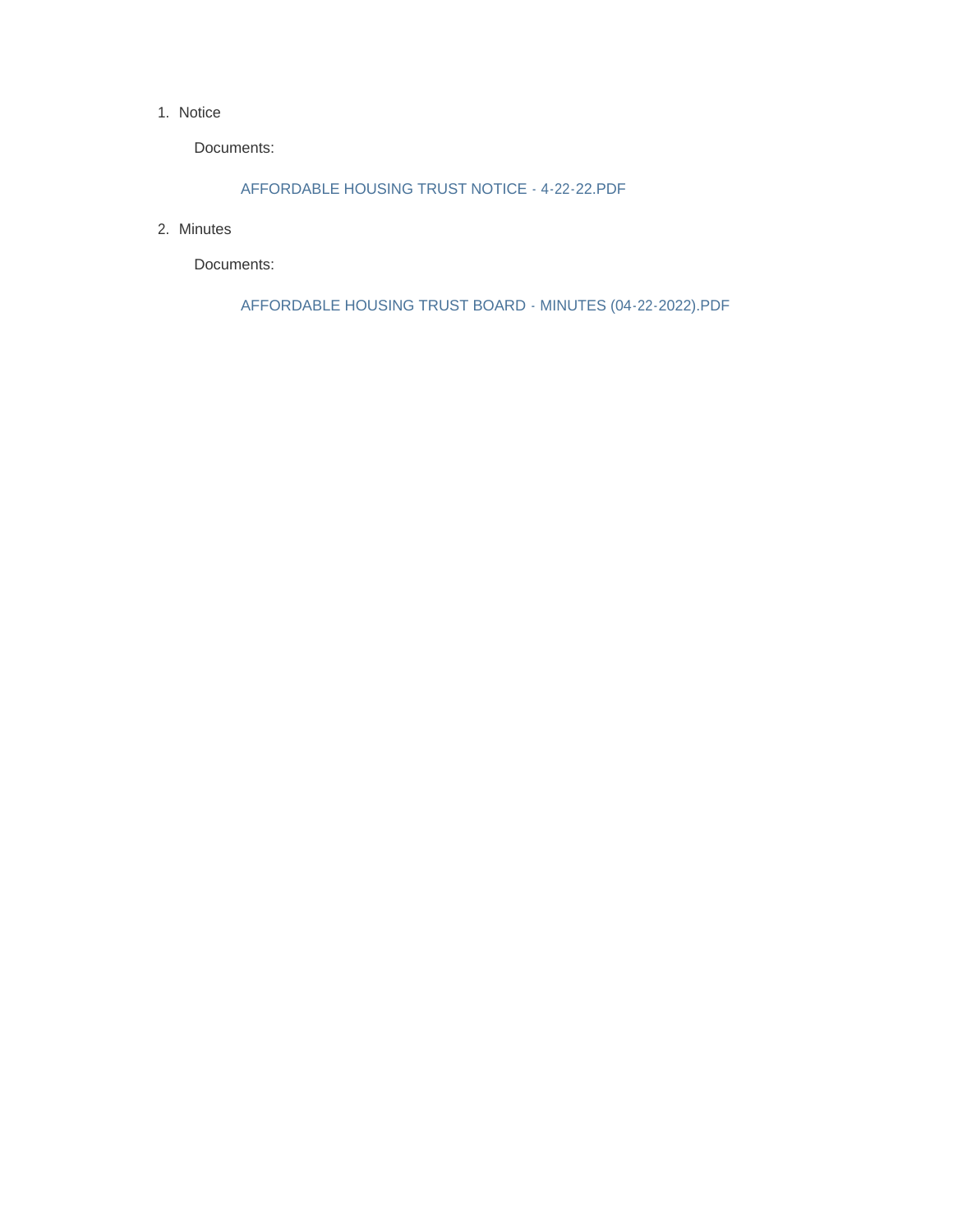Notice of Agenda

# **THE TOWN OF GREENWICH AFFORDABLE HOUSING TRUST**

### **Affordable Housing Trust Board**

Friday – April 22, 2022 –9:00 am

### Virtual Meeting via Zoom

Please click the link below to join the meeting: https://greenwichct.zoom.us/j/87505435246?pwd=Y0x4SHlPMk1sdGFpeGQ2OW 0ydk5OZz09 Password: 4401105

Or join by phone: Dial by your location: +1 646 518 9805 US (International numbers available: [https://greenwichct.zoom.us/u/aegtpNcxUV\)](https://greenwichct.zoom.us/u/aegtpNcxUV)

> Meeting ID: 875 0543 5246 Password: 4401105

## **MEETING AGENDA**

- Call to Order
- Introductions
- Election of Officers
- Review and Discuss Draft Affordable Housing Plan
- Update on Funding Matters
- Status of Selection of Members of Advisory Council
- Discuss Potential Board Member Training Topics
- Confirm future meeting schedule

*The Town complies with all applicable federal and state laws regarding non-discrimination, equal opportunity, affirmative action, and providing reasonable accommodations for persons with disabilities. If you require an accommodation to participate, please contact the Commissioner of Human Services at 203-622-3800 or demetria.nelson@greenwichct.org as soon as possible in advance of the event.*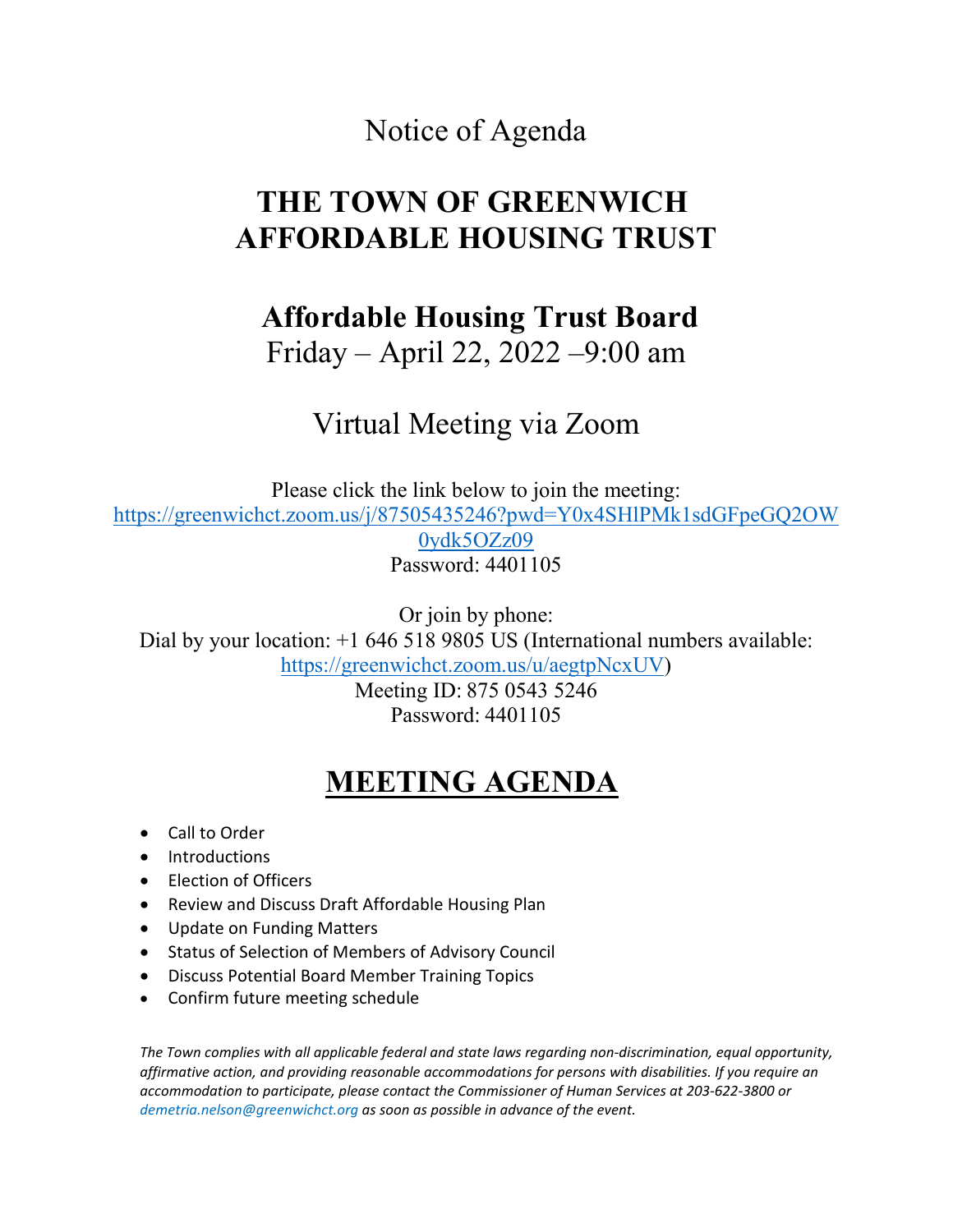### **TOWN OF GREENWICH AFFORDABLE HOUSING TRUST FUND BOARD VIRTUAL MEETING to be held via ZOOM FRIDAY, April 22, 2022 at 9:00 a.m.**

#### **MINUTES**

Bob Barolak called the meeting to order at 9:05a.m.

This is the first meeting of the Affordable Housing Trust Fund. The members are: Bob Barolak, Katie DeLuca, Lauren Rabin, Ellen Brennan-Galvin, Bill Finger, Sally Bednar, Tara Spiess Restieri, Brooks Harris, Demetria Nelson, Rob Moore, Romulo Samaniego, Anthony Cicchetti – approved at the April 11, 20200 RTM meeting.

Election of Officers: Chairman – Bob Barolak Vice Chairman – Bill Finger Secretary – Sally Bednar

Officers should have term limits.

#### Discussion on Advisory Council (11 members in total):

Representatives:

Housing Analyst – Crystal Berry

1 Board of Greenwich Communities – TBD

- 2 Residents of Affordable Housing TBD
- 2 RTM members Ellen Brennan-Galvin and Tara Spiess Restieri
- 1 Representative of Board of Selectman (BOS) Lauren Rabin
- 1 Representative of a charitable organization United Way, Rob Moore

1 Commissioner of Human Services or designee – Demetria Nelson

Need a member of Planning & Zoning, either the chair or the chair's designee

Need a person who has a background in advertising and marketing

#### · Reviewed and Discussed Draft Affordable Housing Plan

- Plan will be before the Planning and Zoning Commission at the 4/26/22 public meeting for comment and at a future meeting of the Commission thereafter.
- · Update on Funding Matters
	- Bob Barolak explained sources outside of the Trust that are most likely not viable and why.
- · Discuss Potential Board Member Training Topics

-The group expressed interest in hearing from Greenwich Communities and also neighboring municipalities with a trust fund for a "lessons learned" presentation.